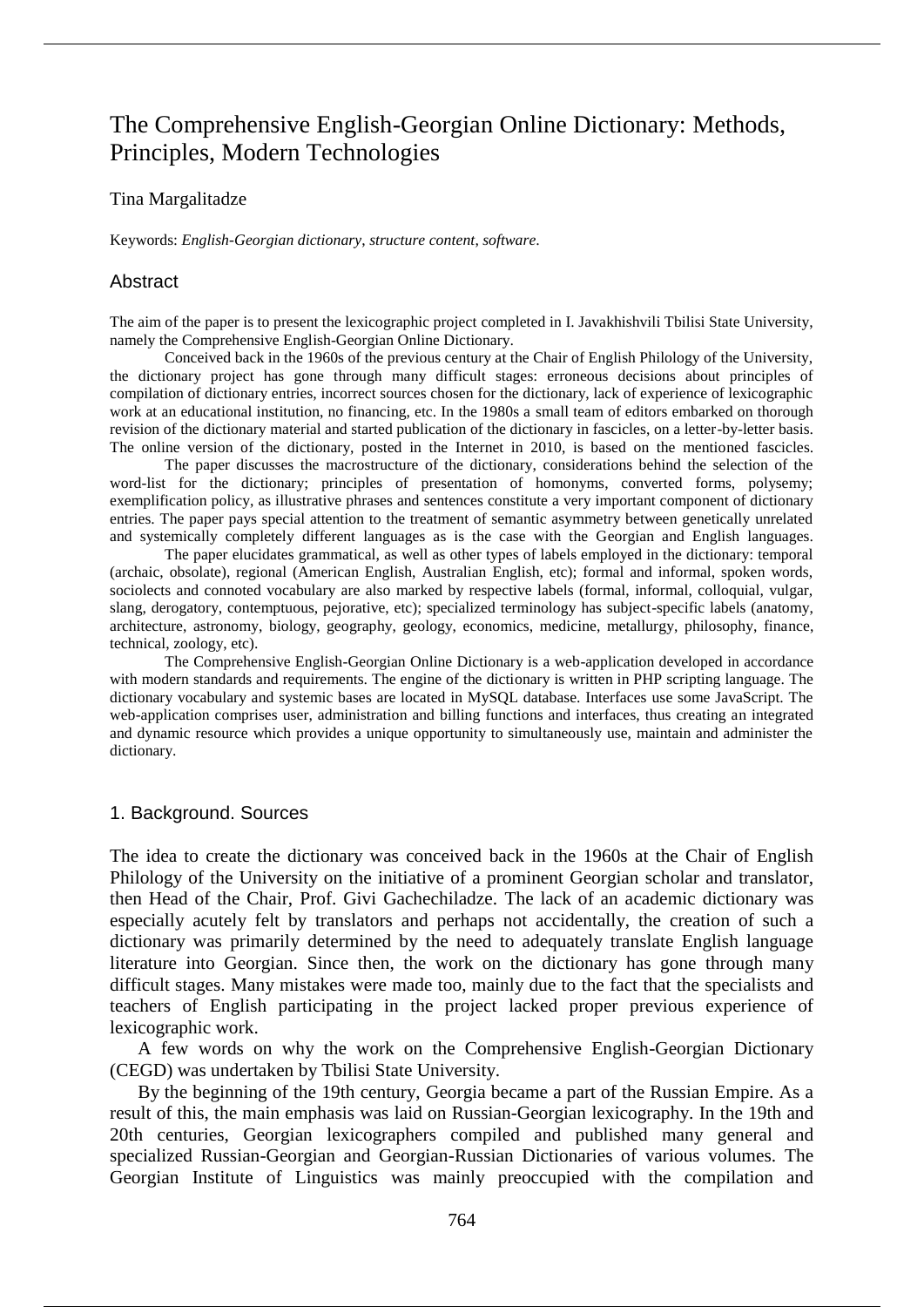publication of Russian-Georgian dictionaries and the Explanatory Dictionary of the Georgian Language. At the same time, the number of specialists on West European languages, particularly English language specialists, working for the Institute was comparatively small. This is why the Chair of English Philology of the University embarked on the task of creating the Comprehensive English-Georgian Dictionary. It should be noted that in the same period respective chairs of the University began to work on German-Georgian and French-Georgian dictionaries but, unfortunately, the said dictionaries were not completed and published – a fact which underlines once more how difficult it is for an educational institution to work on a comprehensive dictionary.

When the work on the CEGD had just started, the question of the sources for the dictionary was under consideration. In the 1960s and the 1970s, English-Russian dictionaries translated into Georgian were believed to be good enough to become such sources. This erroneous decision made all preliminary work and translated materials practically useless. The possibility of making up a bilingual concordance was also considered. This way also proved to have no prospects. A bilingual concordance had to rely upon translated literature, while the literary fiction of that period was rarely translated from the original. Instead, Russian translations from English were used as a source. At the same time, the majority of Georgian translators treated original texts rather freely. From the 1980s a small team of dedicated editors shouldered a complete revision of the dictionary material. They arrived at the decision to regard comprehensive English explanatory dictionaries as a source for the English-Georgian Dictionary. Definitions of explanatory dictionaries reflect social experience with respect to the usage of language norms. Recording collective conception of the meaning of a word by native speakers of a language, generalizing knowledge and experience of many generations mirrored in the language, definitions of comprehensive explanatory dictionaries constitute an extremely valuable source for the identification of the semantic structure of a word. Especially noteworthy in this regard are Oxford English Dictionary on Historical Principles (OED) and Webster's Third New International Dictionary, whose definitions have become the basic source for the semantic investigation of English words. The editorial team also relied on the New English-Russian Dictionary by Ilya Galperin, as well as on other lexicographic publications of the Oxford University Press, Cambridge, Longman, COBUILD and other dictionaries. This stage of the work on the dictionary lasted for 25 years. Currently, printed and published are 13 volumes of the CEGD, which cover 2 200 pages of the dictionary proper. In February 2010, an online version of the English-Georgian Dictionary was placed on the Internet.

# 2. Macrostructure

The selection of the word-list for the CEGD was determined by the target groups for which it was initially intended – namely translators of English belles-lettres and scientific literature into Georgian, specialists working on specialized, branch-specific texts, learners of English, for whom English is their future speciality, also prospective psychologists, physicians, biologists, etc who study English and need to know foreign special terms and their Georgian equivalents, as well as learners of English in general. The intended users of the dictionary determined the inclusion in it of modern vocabulary of the English language (keeping in mind the highest level of language proficiency) characterized by high frequency of occurrence, as well as the inclusion of less frequently used words, rare, obsolete, archaic, dialectal words or rare, obsolete, archaic and dialectal meanings of modern words. The dictionary has included terms from almost all fields of knowledge. Currently the CEGD comprises 110 000 entries.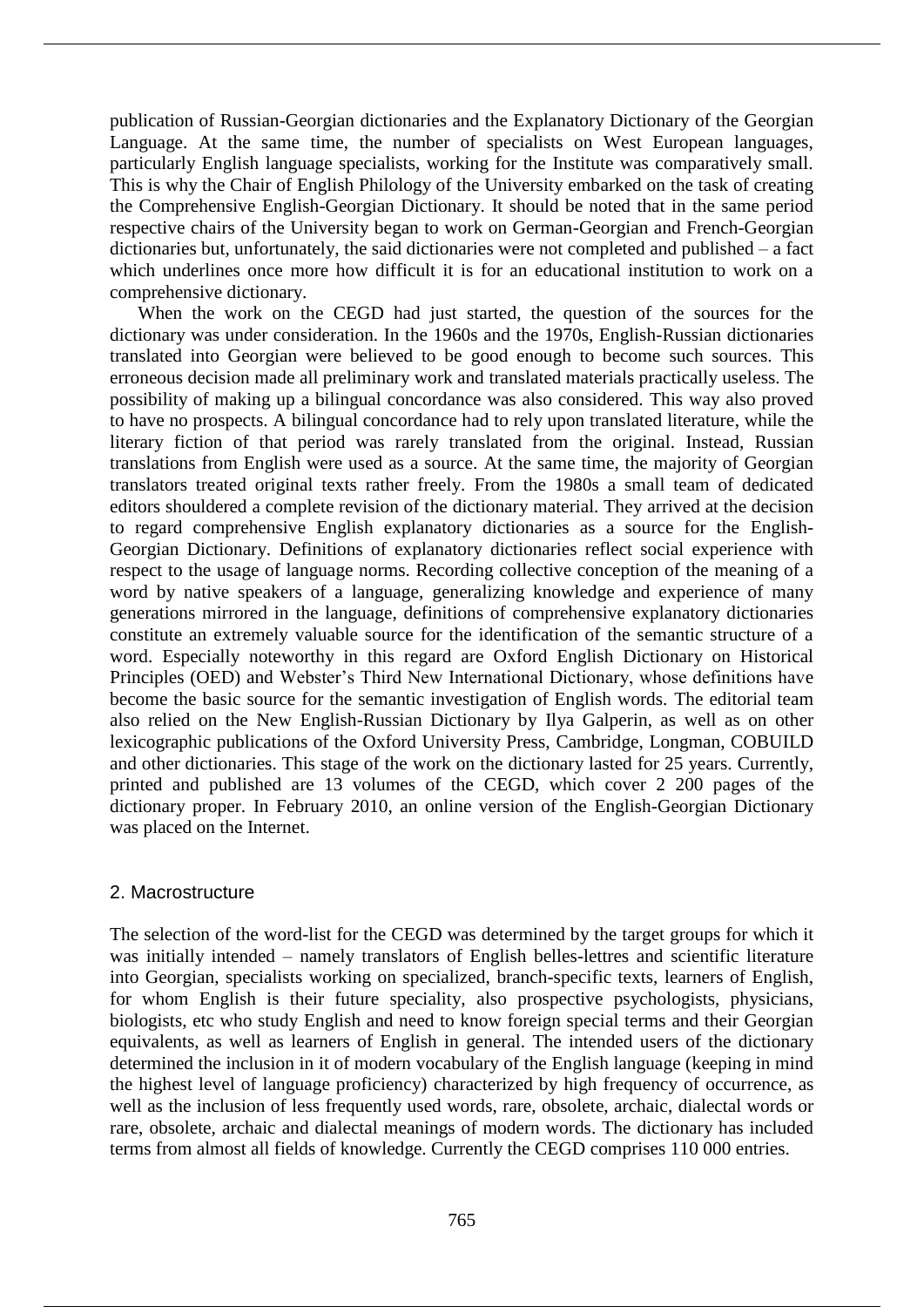# 3. Semantic asymmetry between English and Georgian words

One of the important issues faced by the editors of the CEGD has been linguistic and cultural anisomorphism between English and Georgian languages, resulting in semantic asymmetry of seemingly similar words. English-Georgian lexicography is not exceptional in this respect, as it is the central problem of bilingual lexicography at large. This problem is well-formulated in the definitions of '**equivalence**' and '**equivalent**' in the Dictionary of Lexicography by Hartmann and James. 'Because of linguistic and cultural anisomorphism, translation equivalents are typically partial, approximative, non-literal and asymmetrical (rather than full, direct, word-for-word and bidirectional). Their specification in the bilingual dictionary is therefore fraught with difficulties, and recourse must be made to surrogate explanatory equivalents' (1998: 51).

This semantic asymmetry is even wider between genetically unrelated and systemically completely different languages as is the case with the Georgian and English languages. The Board of Editors developed different techniques for dealing with this problem back in the 1980s independent of the lexicographic theories and practices of European lexicographers formulated in the works of Hartmann (2007), Zgusta (2006) and others (these works are thoroughly reviewed by Arleta Adamska-Salaciak in her plenary lecture at the 14th EUALEX congress, reprinted later in International Journal of Lexicography (2010).

The goal of the editors of the CEGD has always been to describe the equivalence between the English and Georgian languages on a more general, systemic level of the two languages, rather than give only Georgian equivalents of English words found in specific, particular contexts. This is, probably, a novelty in English-Georgian lexicography, introduced by our team. The editors of the CEGD have developed a technique of combining explanatory equivalents of lexical units with translational equivalents presented in different illustrative phrases and sentences selected for entries.

There are numerous instances of English-language concepts not lexicalized in Georgian and vice versa. For example:

**brocket** 'a stag in its second year' **hearst** 'a hind of the second or third year' **hart** 'a male deer after its fifth year'

(cf. Georgian **nukri** 'a young of a deer, gazelle and some other wild animals'; **duraqi** 'oneyear-old ibex'; **bitla** 'ibex buck under 5 years old', etc). Such non-lexicalized concepts may be lexical units of polysemous words. For example:

#### **elastic**

- (a) 'capable of recovering quickly from low spirits, disappointment, or misfortune'
- (b) 'capable of ready change or easy expansion; not rigid or constricted'

There is no Georgian word, matching or approximating the above-cited definitions. Such English words or lexical units have been rendered into Georgian by means of Georgian definitions, definitional / explanatory equivalents. This type of explanatory equivalents was also widely employed by the team of the Comprehensive Georgian-English Dictionary under the general editorship of Donald Rayfield (2006). For example:

**zedsidze** 'son-in-law leaving with wife's parents or working for them'.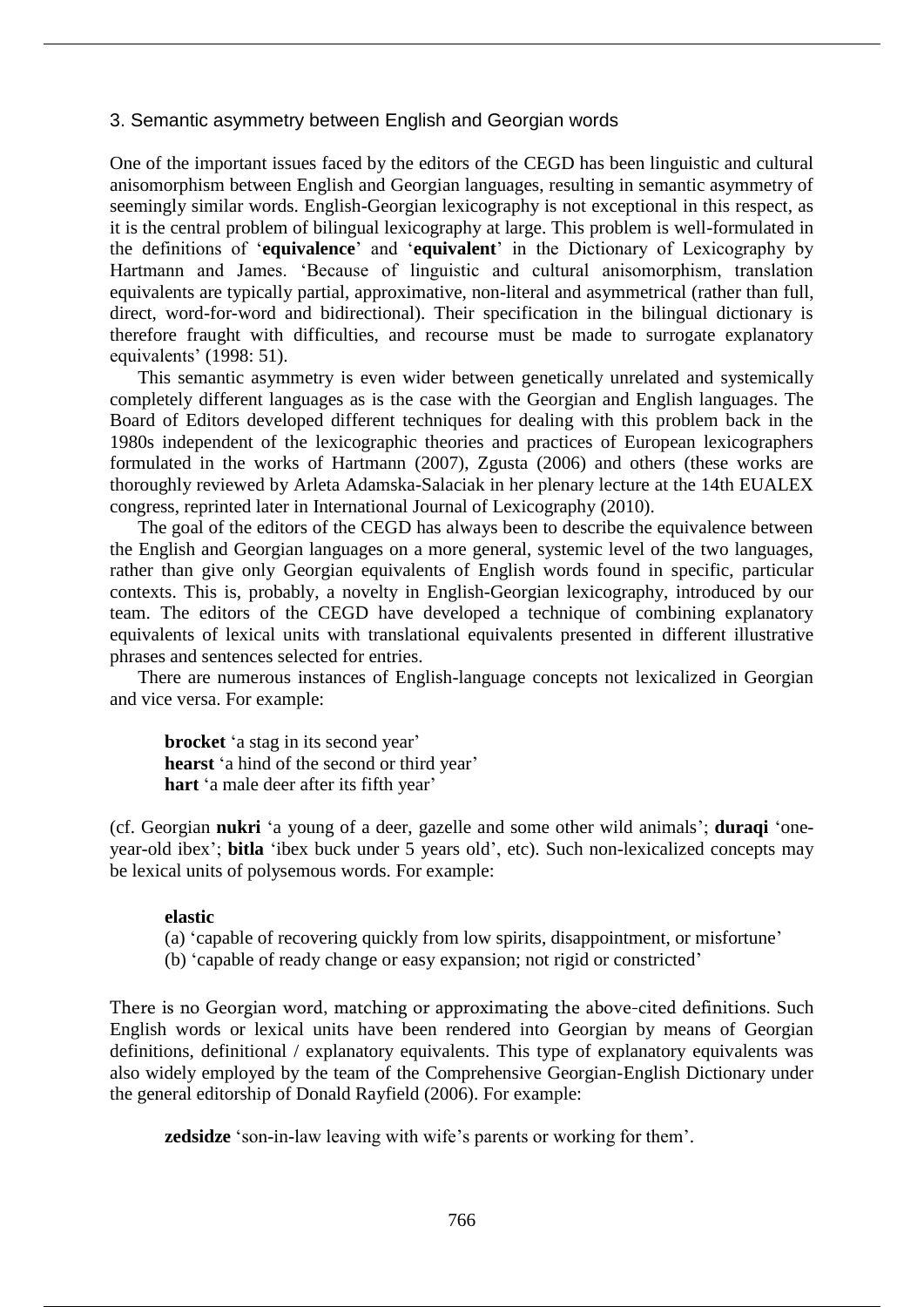Concerning semantic asymmetry of seemingly similar words between English and Georgian, this asymmetry may be manifested in many different ways. Very often the semantic structure of an English word corresponds to some part of that of a Georgian word, whereas its other parts relate to completely different Georgian words, requiring the use of different Georgian words in process of translation. The proportion of semantic overlapping varies to different degrees.

There are numerous cases when English words have more general meanings than their Georgian counterparts, comprising several Georgian words. For example:

**squawk** 'a loud grating call or cry of birds'*.*

This cry can be uttered by parrots, peacocks, seagulls, etc. Such cases have been usually treated with a short definition in Georgian (e.g. 'a loud cry'), followed by specific, contextual equivalents (in this case onomatopoetic words: *qiqini, kivili, tchqivili, chkhavili*), or with a short definition in Georgian and translational equivalents given in different illustrative phrases and sentences.

It should be noted that illustrative phrases and sentences are considered to be a very important component of entries in CEGD. The editors of the CEGD have always regarded illustrative material as an important component of highlightig the meaning of English words. Meaning has many facets. Illustrative phrases and sentences are selected so as to reveal all shades of the meaning of a lexical unit, all its facets, which require different translational equivalents in Georgian.

Explanatory equivalents are not always definitions. Often more general equivalents of English words have been selected, one or several. For example:

**to mar** is rendered in Georgian by general equivalents: *gaputcheba*, *dazianeba* ('to spoil', 'to damage'). In the illustrative phrases: *to mar one's joy; to mar one's happiness; small-pox marred her face; smth. mars the beauty of the landscape* - the entry word **to mar** is translated by different contextual equivalents: *chamtsareba* (lit. 'embittering'); *chrdilis miqeneba* (lit. 'casting shadow'); *dakenkva* (lit. 'disfiguring with pock-marks'); *daushnoeba* ('making smb., smth. ugly'). These translational equivalents provide good, literary translations of English phrases and sentences into Georgian in particular contexts, thus providing different single lexical equivalens for the English word **to mar**.

There are few instances of parallel polysemy between Georgian and English words. If one compares European languages, from this point of view, more parallelism can be observed between polysemous words, due to more convergences in related languages, mutual influence of these languages on one another, etc. For example:

French **retirer** and English **withdraw** have more parallel forms than Georgian **gamoqvana** and its English counterpart. **Retirer** (*troupes*) – **withdraw** (*troops*); **retirer** (*soutien*) – **withdraw** (*support*); **retirer** (*projet*, *candidature*) – **withdraw** (*candidature*); **retirer** (*argents*) – **withdraw** (*money*), etc.

Georgian translational equivalents for English **withdraw** will be *gamoqvana* (lit. 'bringing / taking out'), *tsamoqvana* (lit. 'bringing over'), *gamosvla* (lit. 'coming out'), *ukanve tsagheba* (lit. 'taking back'), *gamotana* (lit. 'drawing from'), *amogheba* (lit. 'taking out'), etc. This fact accounts for the decision of the editors to present polysemous meanings of English words to the maximum extent possible with the whole panoply of their equivalents in Georgian.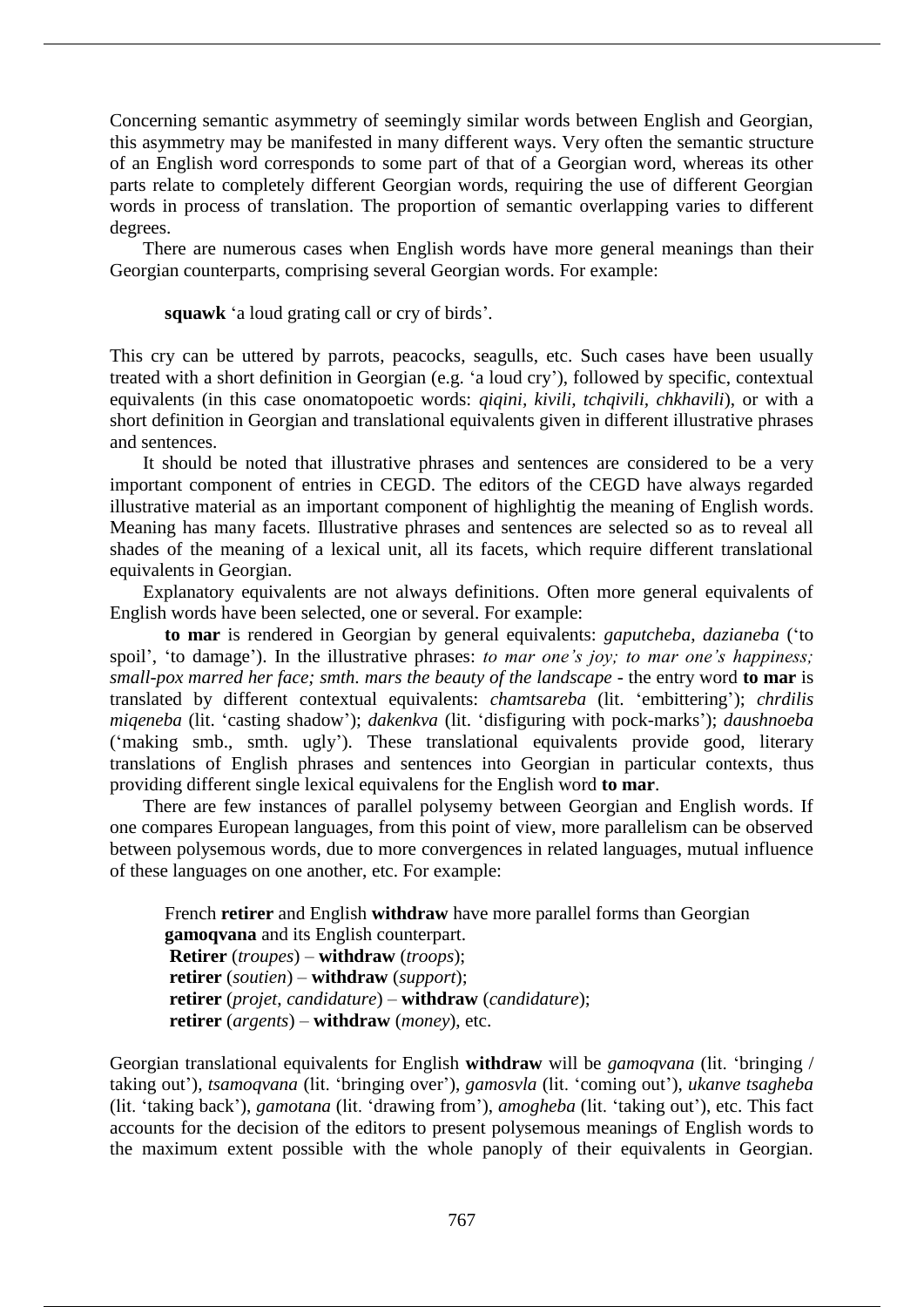English adjectives and verbs often have specifying notes like: *said of the sea, weather, wind, ground, journey, places, persons, language, etc* in the entries of the CEGD.

Combination of explanatory equivalents with contextual, translational equivalents, careful selection of illustrative phrases and sentences help editors of the CEGD to reveal all shades of meanings of English words. Perhaps, such approach explains the positive feedback the editorial board of the CEGD constantly receives from the readers (especially translators), who lay special emphasis on the fact that the CEGD greatly helps them in perceiving even the slightest nuances of meaning and in rendering them into Georgian. As for learners of English, CEGD serves as a kind of bilingualized dictionary for them and, as students of different universities point out, the CEGD facilitates not only proper comprehension and production of English words but also assists them in improving their command of the literary Georgian language.

# 4. Homonymy. Conversion. Polysemy

Homonyms are treated as separate entries in the CEGD and are marked with small homonym numbers, for example:

**bay<sup>1</sup>** [beɪ] *n* **1.** უბე, ყურე; ... **bay<sup>2</sup>** [beɪ] *n* **1.** მშენ*.* 1) მალი (სვეტებს შორის და ა.შ.); ...

Forms produced by conversion are also represented in the dictionary as separate entries and are distinguished by Roman numerals, for example:

**bay<sup>3</sup> I** [beɪ] *n* **1.** ხმამაღალი ყეფა; ... **bay<sup>3</sup> II** [beɪ] *v* **1.** ხმამაღლა ყეფა (ყეფს); ... <u>bay<sup>1</sup> noun</u> უბე, ყურე (ზღვისა); ◇Bay State ამერ. "შტატი... <u>bay<sup>2</sup></u> noun 1. მშენ. 1) მალი (სვეტებს შორის და ა.შ.); 2) ხიდის...  $\underline{bay}^3 I$  noun 1. ხმამაღალი ყეფა (ნადირის დევნაში მყოფი ძაღლებისა);...  $bay<sup>3</sup> II$  verb 1. 1) ხმამაღლა ყეფა (ყეფს) ითქმის ნადირის დევნაში...

As mentioned above, CEGD fully represents the polysemy of English words. In order to distinguish between polysemantic meanings of words, a double numeration system is used: there are different modes of numbering for main meanings [**1. 2. 3.**] and sub-meanings [1) 2) 3)]. Cases of polysemy of phraseological units are marked out by letters of the Georgian alphabet.

#### 5. Grammatical and Other Labels

Headword is followed by a phonetic transcription and a part of speech label. Entries contain irregular forms of nouns, adjectives, adverbs, verbs. These irregular forms are also entered as headwords and cross-referenced to major forms. Entries also have other types of labels: temporal (*archaic, obsolete*), regional (*American English, Australian English, etc*). Dialectal words, as well as poetic and literary words are marked in the dictionary. Formal and informal, spoken words, sociolects and connoted vocabulary are also marked by respective labels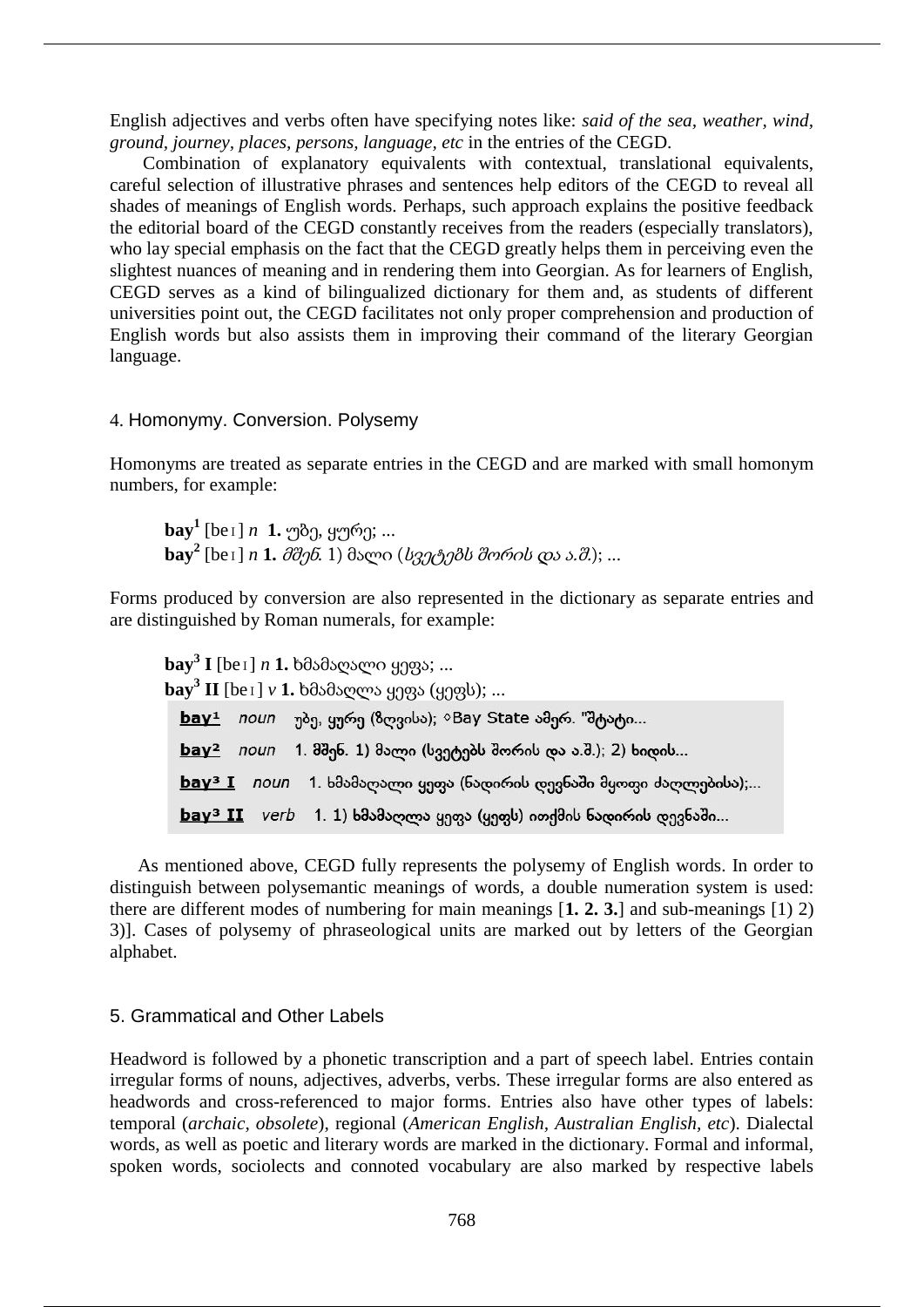(*formal, informal, colloquial, vulgar, slang, derogatory, contemptuous, pejorative, etc*). All foreign words have corresponding labels. Specialized terminology has subject-specific labels (*anatomy, architecture, astronomy, biology, geography, geology, economics, zoology, horticulture, medicine, metallurgy, apiculture, philosophy, psychology, finance, technical, etc*).

# 6. Software

The CEGD is a web-application developed in accordance with modern standards and requirements with Internet connection and standard web-browser being all one needs to use it. The engine of the dictionary is written in PHP scripting language. The dictionary vocabulary and systemic bases are located in MySQL database. Interfaces use some JavaScript. The webapplication comprises user, administration and billing functions and interfaces, thus creating an integrated and dynamic resource which provides a unique opportunity to simultaneously use, maintain and administer the dictionary.

In addition to standard features and pages, the user side includes the search formula which enables to effectively look up both English and Georgian words despite the fact that the dictionary vocabulary has one-way – English-Georgian base. Search functions also take into consideration possible spelling errors and in case of an actual spelling mistake the search system will suggest to the user a supposed correct spelling version of the word.

After a long period of planning and testing, the system functions in the way which enables to look up and retrieve the desired data from the vocabulary base, including up to 200 000 rows and weighing up to 100MB, in a very short period of time, in most cases – virtually in a split second.

Control Panel of the dictionary performs multiple basic functions, including:

- The functions of viewing and editing the dictionary vocabulary, as well as the function of adding new entries;
- The logs of searches done by the dictionary users;
- The tools necessary for editors, such as generators and converters; and
- Tables showing registrations, payments and statistics, as well as various informative tables.

Also embedded in the System is a specially designed billing system enabling both users and administrators to view and manage subscription fee payments. The dictionary billing system interacts with paybox terminals and plastic card payment systems.

Both the database and the engine of the dictionary are in the process of constant upgrading and improvement in order to provide the users with a renewable, up-to-date, userfriendly, safe and perfect product.

# 7. User's Guide

The dictionary is supplied with a user's guide, explaining in details the structure and organization of the entries. It also contains a technical guide with four videos, providing instructions for the search of English words, collocations, phrasal verbs, idioms, as well as Georgian words and phrases.